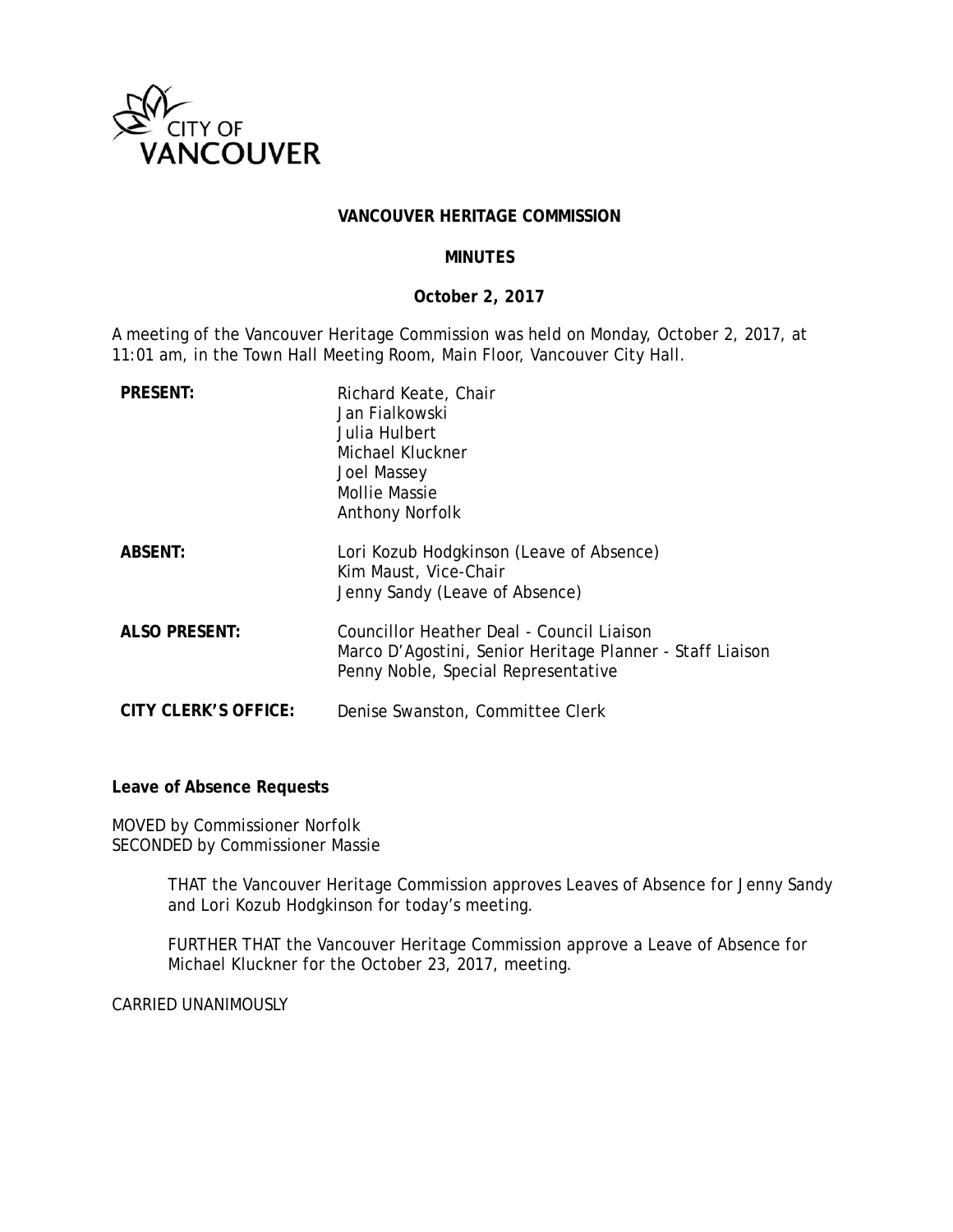## **Approval of Minutes**

MOVED by Commissioner Kluckner SECONDED by Commissioner Norfolk

> THAT the Vancouver Heritage Commission approve the Minutes from the meeting held September 11, 2017.

CARRIED UNANIMOUSLY

**1. Business Arising from the Minutes** 

None.

- **2. Conservation Review**
- **(a) 969 Burrard Street First Baptist Church A, (M), (I) DP-2017-00905**
- **Applicant:** Westbank Projects, Farouk Babul, Developer Bing Thom Architects Inc., Michael Heeney, Architect Don Luxton and Associates, Don Luxton, Heritage Consultant

**Staff:** Lisa King, Project Facilitator Marie Linehan, Development Planner Zlatan Jankovic, Heritage Planner

The applicant team reviewed the application, noting adjustments made to the application since it was brought to the Commission in April 2016. The applicant team responded to questions and comments from the Commission.

Following discussion, it was:

MOVED by Commissioner Kluckner SECONDED by Commissioner Massie

> THAT the Vancouver Heritage Commission supports the conservation plan for the First Baptist Church, located at 969 Burrard Street, as presented at its meeting on October 2, 2017.

> FURTHER THAT the Commission reserves its support for the animation and diamond pattern on the scallop, overtop of the church, and requests that it be reconsidered in order to present a quieter, more respectful backdrop to the church.

FURTHER THAT the Commission opposes the reorientation of the staircase.

CARRIED UNANIMOUSLY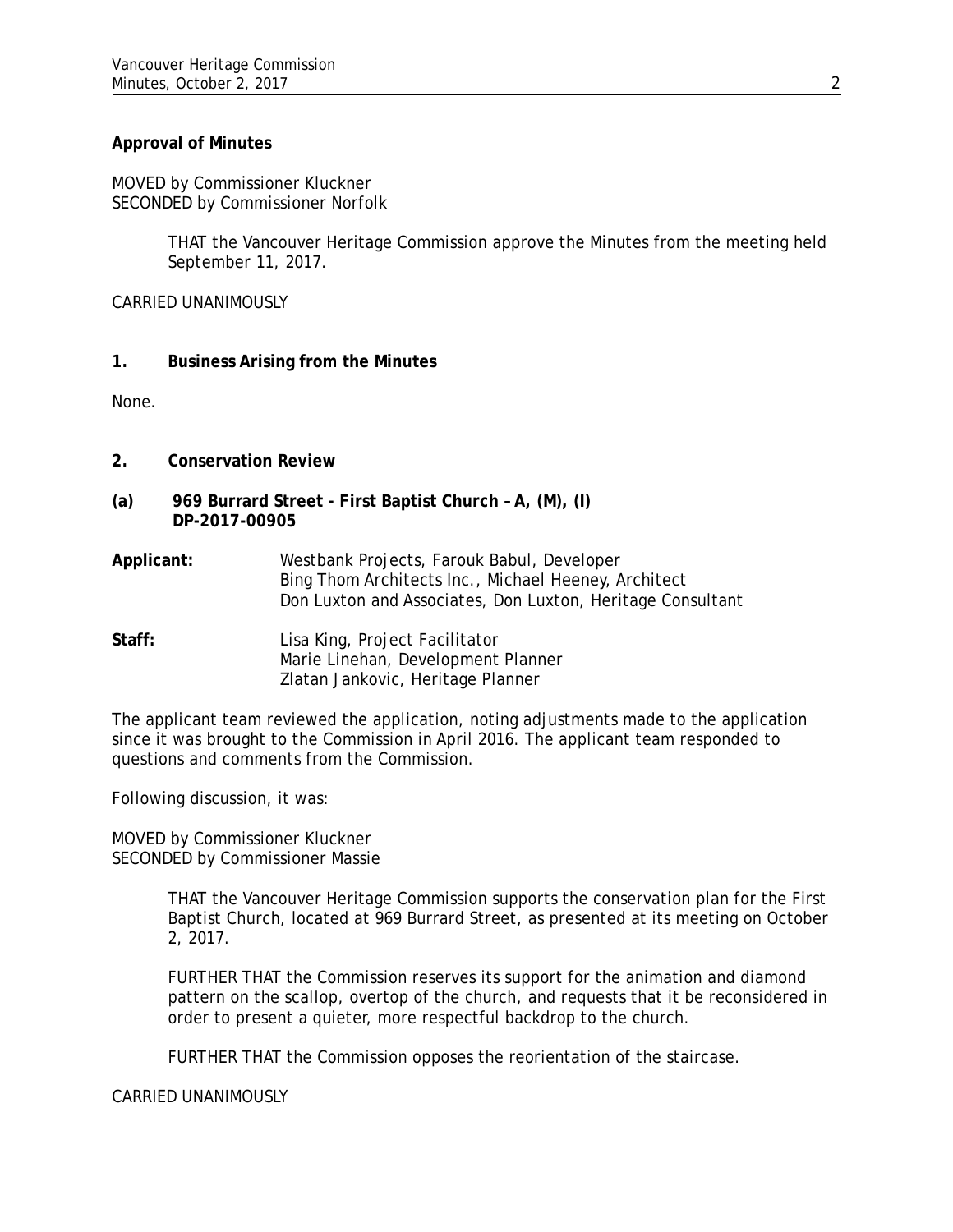## **3. Statement of Significance and Vancouver Heritage Register Subcommittee Report**

Hugh McLean, Heritage Planning Analyst, reviewed the reports from the Statement of Significance and Vancouver Heritage Register Subcommittee meetings held September 18, 2017.

Following discussion, it was:

MOVED by Commissioner Massie SECONDED by Commissioner Norfolk

> THAT the Vancouver Heritage Commission support adding to the Vancouver Heritage Register as a C-listing:

• 2835 West  $4<sup>th</sup>$  Avenue - Kitsilano General Repair Shop

THAT the Vancouver Heritage Commission support adding to the Vancouver Heritage Register as B-listings:

- 2040 Columbia Street
- 3891 Fraser Street Alec's Automotive
- 314 West Hastings Street Tip Top Tailors Building

THAT the Vancouver Heritage Commission request that the Statements of Significance for:

- 2835 West  $4<sup>th</sup>$  Avenue Kitsilano General Repair Shop;
- 2040 Columbia Street;
- 3891 Fraser Street Alec's Automotive; and
- 850 West Hastings Street Credit Foncier Building,

be referred back to the consultants for revisions and, where necessary, to complete revisions to the Vancouver Heritage Register Evaluation.

## CARRIED UNANIMOUSLY

## **4. New Business**

The Committee Clerk reminded Commissioners whose terms expire this year that they would need to apply for reappointment (deadline of October  $30<sup>th</sup>$  at  $8:00$  am).

The Committee Clerk also noted that a draft 2018 meeting schedule for the Commission has been prepared and will be sent out for Commissioners' review, to be approved at the next meeting.